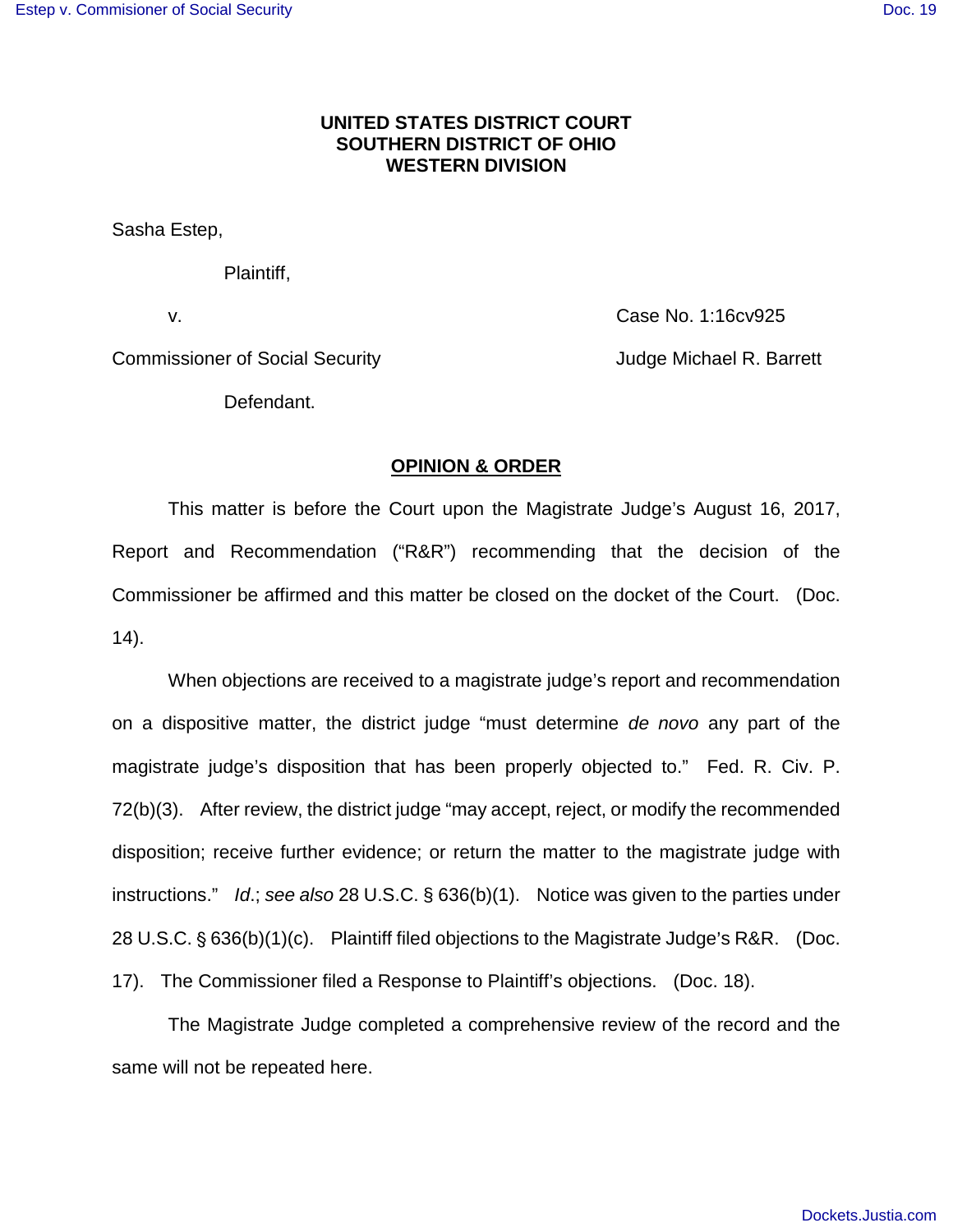Plaintiff maintains that the Magistrate Judge's R&R was in error for the following reasons: (1) the ALJ erred at Step 3 by finding Plaintiff did not meet Listing 112.06, 20 C.F.R. Pt. 404, Subpt. P, App. 1; and (2) the ALJ erred in finding Plaintiff did not functionally equal the severity of one of the listed impairments. For the most part, Plaintiff's objections repeat the arguments made in his Statement of Specific Errors.

#### **I. ANALYSIS**

### **A. Listing 112.06**

In order to be found disabled based upon a listed impairment, the claimant must exhibit all the elements of the listing. Elam ex rel. Golay v. Comm'r of Soc. Sec., 348 F.3d 124, 125 (6th Cir. 2003) (citing 20 C.F.R. § 416.924(a); Hale v. Sec'y of Health & Human Servs., 816 F.2d 1078, 1083 (6th Cir.1987)).

Plaintiff explains that he meets at least three of the requirements of paragraph A of Listing 112.06:

(A) medically documented findings of at least one of the following:

- (1) excessive anxiety manifested when the child is separated, or separation is threatened, from a parent or parent surrogate; or
- . . .

(3) Persistent unrealistic or excessive anxiety or worry ..., accompanied by motor tension, autonomic hyperactivity, or vigilance and scanning; or

(4) A persistent irrational fear of a specific object, activity, or situation which results in a compelling desire to avoid the dreaded object, activity, or situation; ...

The Magistrate Judge explained that the ALJ's finding that Plaintiff did not meet

the requirements for paragraph A was substantially supported.

With regard to section (A)(1), Plaintiff argues the term "excessive anxiety" is not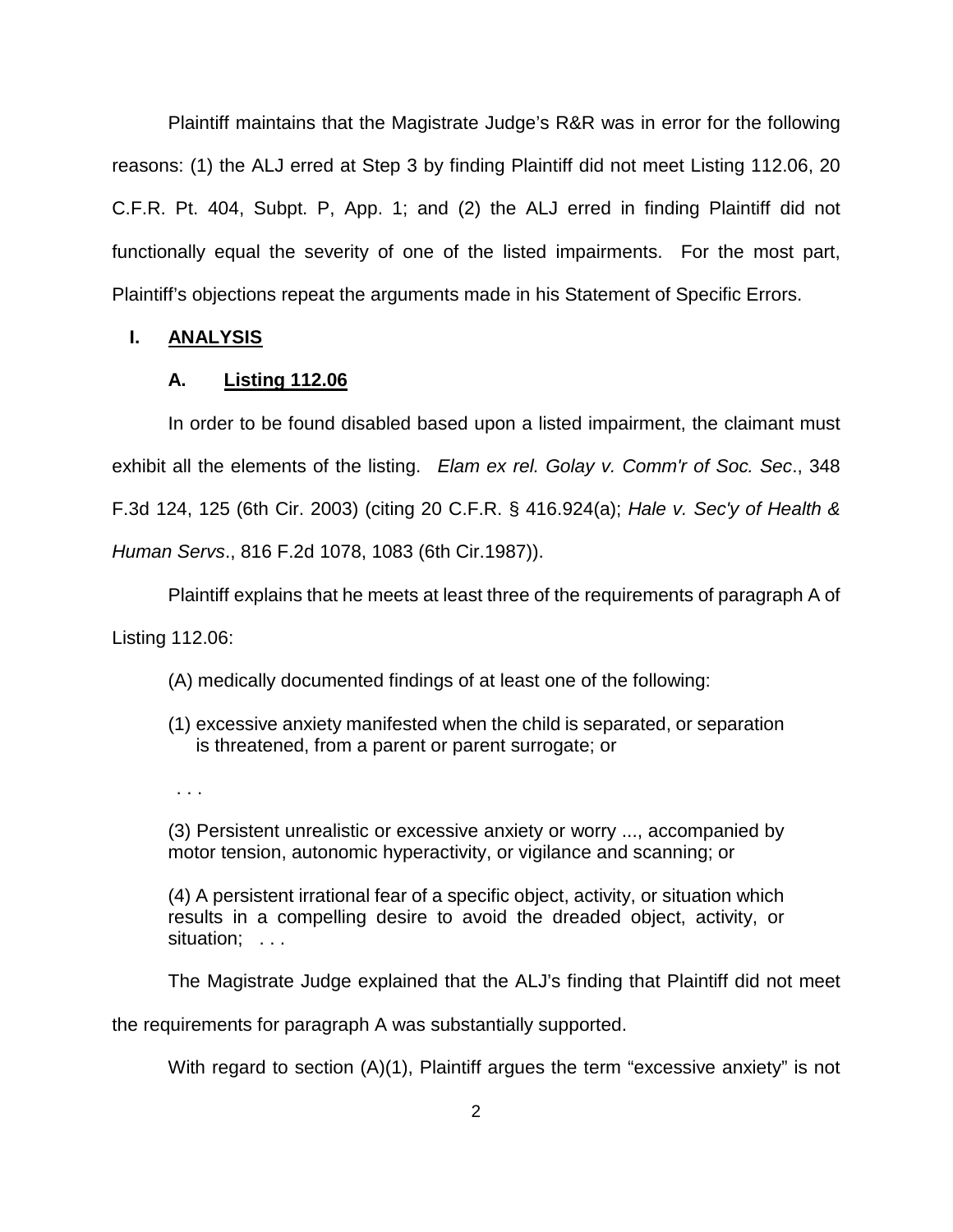defined in the Listing, but logic dictates that "excessive" refers to the level of anxiety rather than the frequency of anxiety. However, as the Magistrate Judge explained, the record only contained one instance of anxiety manifested when CW was separated from his mother for testing. The Magistrate Judge also noted that CW attended school daily. Even if this Court were to adopt Plaintiff's argument that "excessive" refers to the level of anxiety, versus the frequency of anxiety, Plaintiff does not point to support in the record for a finding that CW's level of anxiety was excessive when the he was separated, or separation is threatened, from a parent.

With regard to section (A)(3), Plaintiff argues that the Listing does not require the presence of unrealistic anxiety and worry, it merely states the child must either demonstrate "persistent unrealistic or excessive anxiety and worry." The Magistrate Judge acknowledged that there were instances where CW exhibited anxiety and worry, but explained that the required physical traits such as motor tension, autonomic hyperactivity, vigilance and scanning, were not noted on a persistence or reoccurring basis.

With regard to section (A)(4) of the listing, Plaintiff argues that the listing does not define the term irrational and does not require that a physician refer to the worry as irrational. However, as the Magistrate Judge noted, the record shows that CW was able to stay in the doctor's office for shots and attend school.

Moreover, the Magistrate Judge concluded that even if Plaintiff could establish that his anxiety met the criteria of paragraph A, Plaintiff has not met the requirements of the paragraph B criteria.

As the Magistrate Judge explained, the claimant's anxiety must result in at least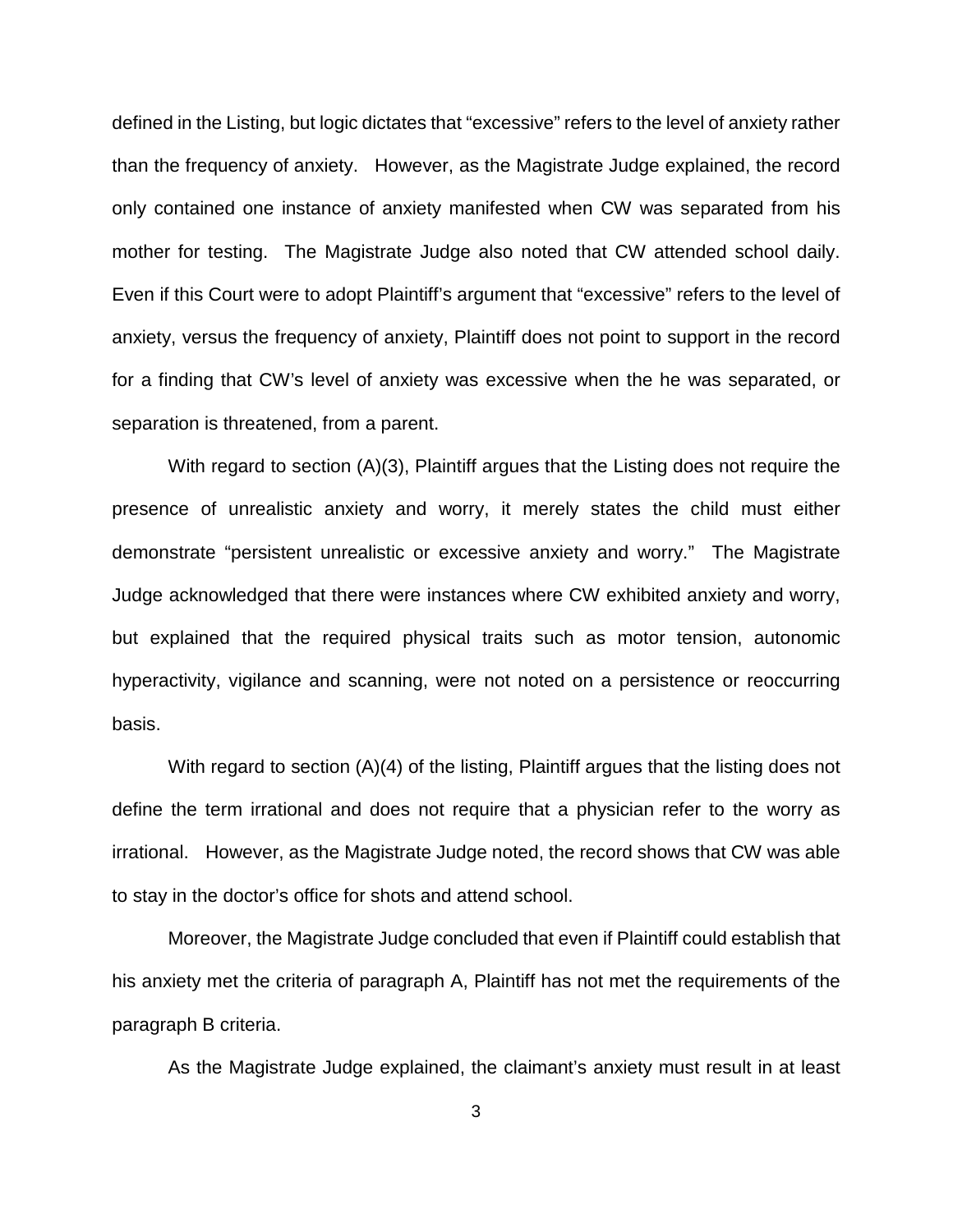two of the age-specific findings listed in § 112.02(B)(2): marked impairment in cognitive/communicative function, marked impairment in social functioning, marked impairment in personal functioning, and marked difficulties in maintaining concentration, persistence, or pace. 20 C.F.R. Pt. 404, Subpt. P, App. 1, § 112.02(B)(2). The Magistrate Judge noted that the ALJ found Plaintiff had "marked" level of impairment in social functioning. Plaintiff argues that he also has a marked level of impairment in the area of cognitive/communicative function.

Plaintiff points out that while the Magistrate Judge found that Plaintiff's interim report in October 2014 showed he was not failing language arts, the report actually shows that he was failing language arts because a score of 68 is an "F." (Tr. 631). Plaintiff points out that the grade report for the second quarter in November 2014, showed worsening in his grades overall, with an even lower score of 58 in language arts. (Tr. 264). Plaintiff explains these scores were received while under the special education curriculum. (Tr. 633).

Plaintiff is correct that the scale on his report card explains that a "D" grade is 70-74 and means "in danger of failing," but below 70 is an "F." (Tr. 631). Therefore, Plaintiff was indeed failing language arts. However, as the Magistrate Judge also noted, Plaintiff's other grades in October of 2014 were above 80. (Tr. 631). On Plaintiff's report card from November of 2014, Plaintiff did have a score of 58 in language arts, but again, his grades in other subjects were passing. (Tr. 264). This failing grade was noted by the ALJ. (Tr. 19).

However, as the Magistrate Judge noted, the regulations provide that "[a] primary criterion for limited cognitive function is a valid verbal, performance, or full scale IQ of 70

4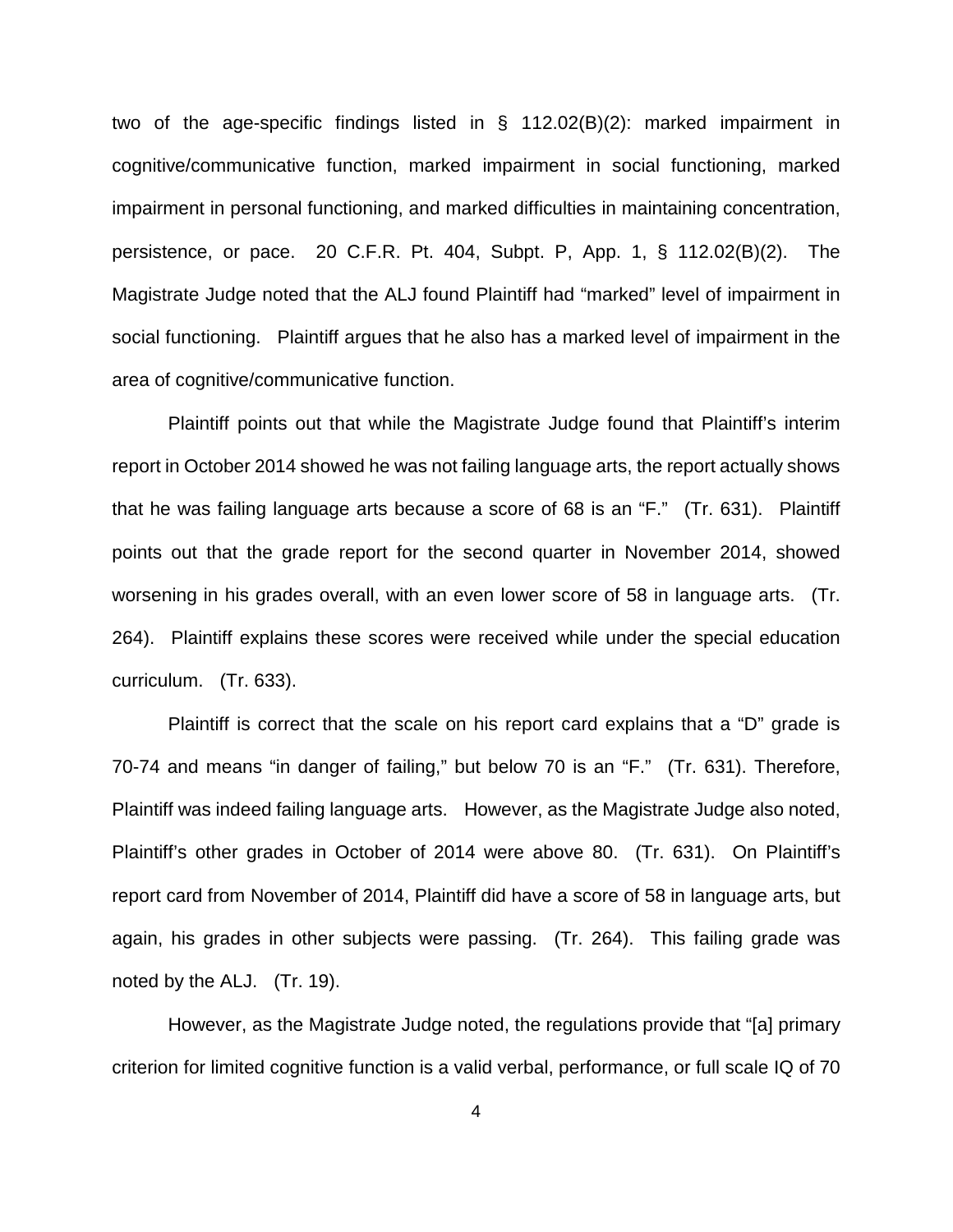or less." 20 C.F.R. Pt. 404, Subpt. P, App. 1, § 112.00(C)(2)(a). Therefore, Plaintiff's intelligence tests—which ranged from 77 to 88—do not meet the primary criterion for limited cognitive function listed in [1](#page-4-0)12.00(C)(2)(a).<sup>1</sup>

"Even if this Court might have reached a contrary conclusion of fact, the Commissioner's decision must be affirmed so long as it is supported by substantial evidence." Kyle v. Comm'r of Soc. Sec., 609 F.3d 847, 854-55 (6th Cir. 2010) (citing Lindsley v. Comm'r of Soc. Sec., 560 F.3d 601, 604 (6th Cir. 2009)); see also Felisky v. Bowen, 35 F.3d 1027, 1035 (6th Cir. 1994) ("The substantial evidence standard presupposes that there is a 'zone of choice' within which the Secretary may proceed without interference from the courts."). Therefore, the Magistrate Judge did not err in concluding that the ALJ reasonably found that the medical evidence did not support a finding that Plaintiff's anxiety met the requirements of Listing 112.06.

#### **B. Functional equivalence**

 $\overline{a}$ 

To find that a child's impairments are the functional equivalent of a Listing, the regulations require that the impairment has resulted in "marked" limitations in two domains or an "extreme" limitation in one domain, of the six listed domains. 20 C.F.R. § 416.9[2](#page-4-1)6a(a) & (b)(1).<sup>2</sup> Plaintiff explains that he has shown an impairment that is

<span id="page-4-0"></span><sup>&</sup>lt;sup>1</sup>The Court notes that the examiner who gave the test which resulted in the score of  $77$ noted: "Due to significant scatter among [CW's] Nonverbal IQ (NVIQ), Verbal IQ (VIQ), and factor scores that comprise the Full Scale IQ (FSIQ), it is not an accurate description of (CW's) functioning. Rather, [CW's] NVIQ, VIQ, and individual factor scores provide a more accurate depiction of his functioning." These scores were 84, 72, and ranging between 71 and 97. (Tr. 730).

<span id="page-4-1"></span><sup>&</sup>lt;sup>2</sup>In order to establish that an impairment or combination of impairments is of listing-level severity and therefore functionally equivalent to the listings, the claimant must show that his or her impairment or combination of impairments has resulted in an extreme limitation in one area of functioning or marked limitations in two areas. 20 C.F.R. § 416.926a(a). The regulations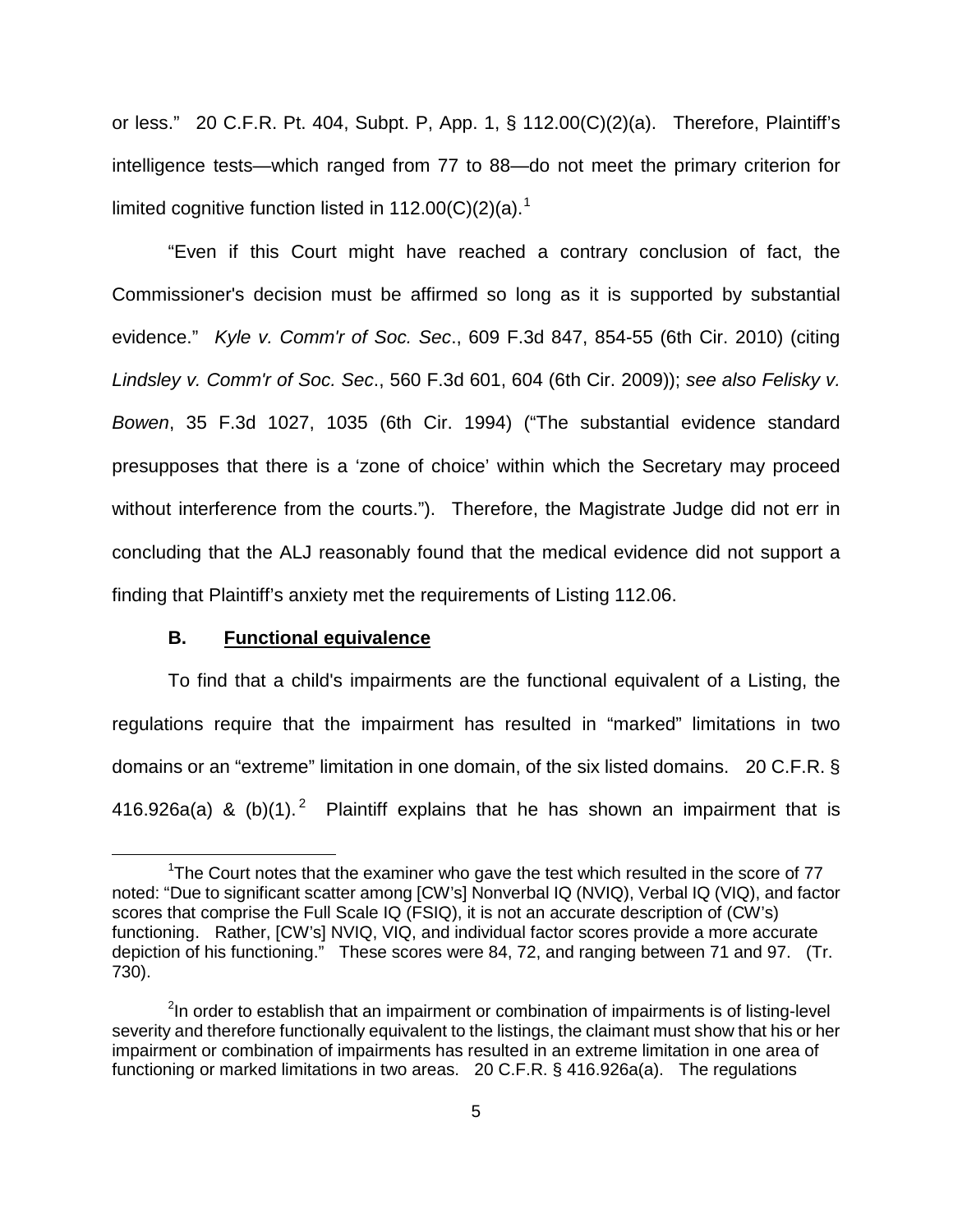functionally equivalent to a Listing because the Commissioner already found him "marked" in the domain of "interacting and relating with others" due to his anxiety, and there is evidence in the record that he has a "marked" limitation in the domains of "acquiring and using information," and "attending and completing tasks."

In finding that CW has "less than marked limitation in acquiring and using information, the ALJ stated:

The claimant has a history of ADHD and anxiety, but is doing well on Zoloft (14P/ 19). His medications have been reasonably effective in controlling the claimant's ADHD to the extent that he has been able to make adequate academic progress in school. Though he is just passing language arts, his grades have improved in 2014-2015, and he is in regular classes at school (12E/2, 15P/2). The claimant's mother testified that he may get a math tutor as well. A less than marked level of limitation in acquiring and using information suggested by the DDS reviewing psychologist and physicians of record is appropriate (2A, 4A).

(Tr. 22). Plaintiff has cast doubt on whether the ALJ's conclusion is based upon substantial evidence.

First, Plaintiff disputes the ALJ's conclusion that he is "doing well" on Zoloft.

Medical records show that in February of 2014, CW was weaned off Zoloft due to mood

swings. (Tr. 621-22). Zoloft was resumed in July of 2014. (Tr. 615-16). In August of

2014, CW's pediatrician noted that his mother called to report that he was doing well on

- (1) Acquiring and using information;
- (2) Attending and completing tasks;
- (3) Interacting and relating with others;
- (4) Moving about and manipulating objects;
- (5) Caring for oneself; and
- (6) Health and physical well-being.

identify six "broad areas of functioning intended to capture all of what a child can or cannot do." 20 C.F.R. § 416.926a(b)(1). The six areas, referred to as "domains," are as follows: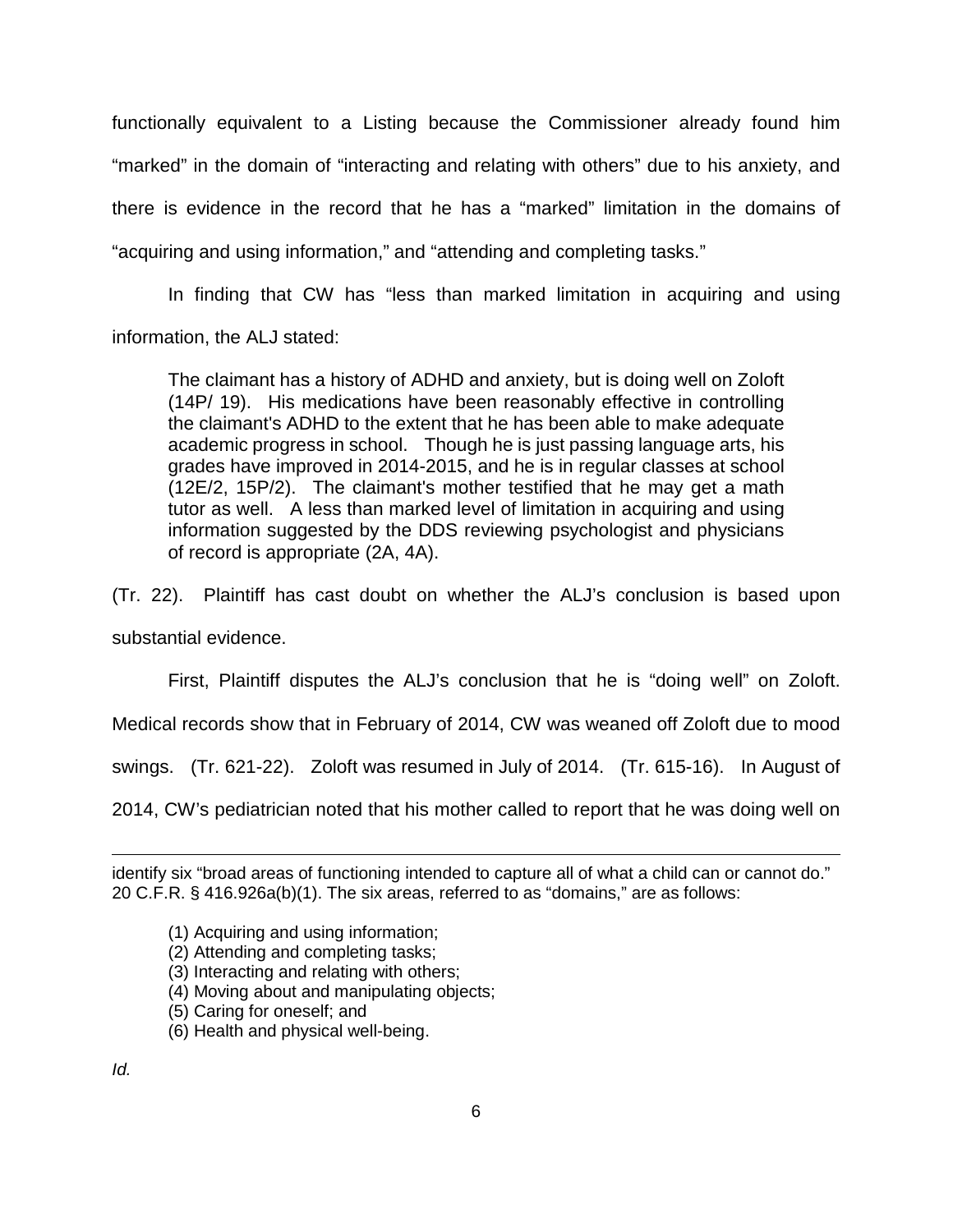Zoloft. (Tr. 628). This is the record cited by the ALJ in her decision. (Tr. 19). However, other records show that one month later, in September of 2014, CW's mother called to report to the pediatrician that Zoloft is making CW sleepy during school. (Tr. 627). A month later, during a visit at Children's Hospital, records show that CW was no longer taking Zoloft and that Zoloft made him irritable. (Tr. 688). During the hearing on December 11, 2014, CW's mother testified that on November 26th CW was started on Celexa. (Tr. 65). Records from a visit to Children's Hospital after the hearing show that CW was taking Celexa. (Tr. 708). There is no indication that CW was taking Zoloft at that time. Additional records from Children's Hospital show that when CW was present to be evaluated on January 27, 2015 and February 23, 2015, he had previously taken Zoloft, but the medication made him irritable, and was currently taking Celexa. (Tr. 736, 752).

Next, Plaintiff disputes that he is making adequate academic progress. The ALJ discussed the two grade reports in the record:

The claimant's interim report for third grade in November 2014 showed that he was failing language arts, but had a 100 in science (12E/2). The claimant's third grade teacher questionnaire noted that he had no independence with schoolwork and had very serious problems in acquiring and using information (14E/3). His teacher noted that he had high anxiety regarding loud noises, but noted no problems respecting adults, relating experiences, and taking care of personal hygiene (14E/5, 7).

Subsequent evidence documents similar findings. The claimant's interim report for grades 3-4 showed that he was barely passing language arts, but his grade had improved to 68 (15F/2). Other grades were 80 or higher (15F/2).

(Tr. 19). The grade report identified by the ALJ as "subsequent evidence" was actually dated October of 2014 and shows grades for the first grading period. (Tr. 631). The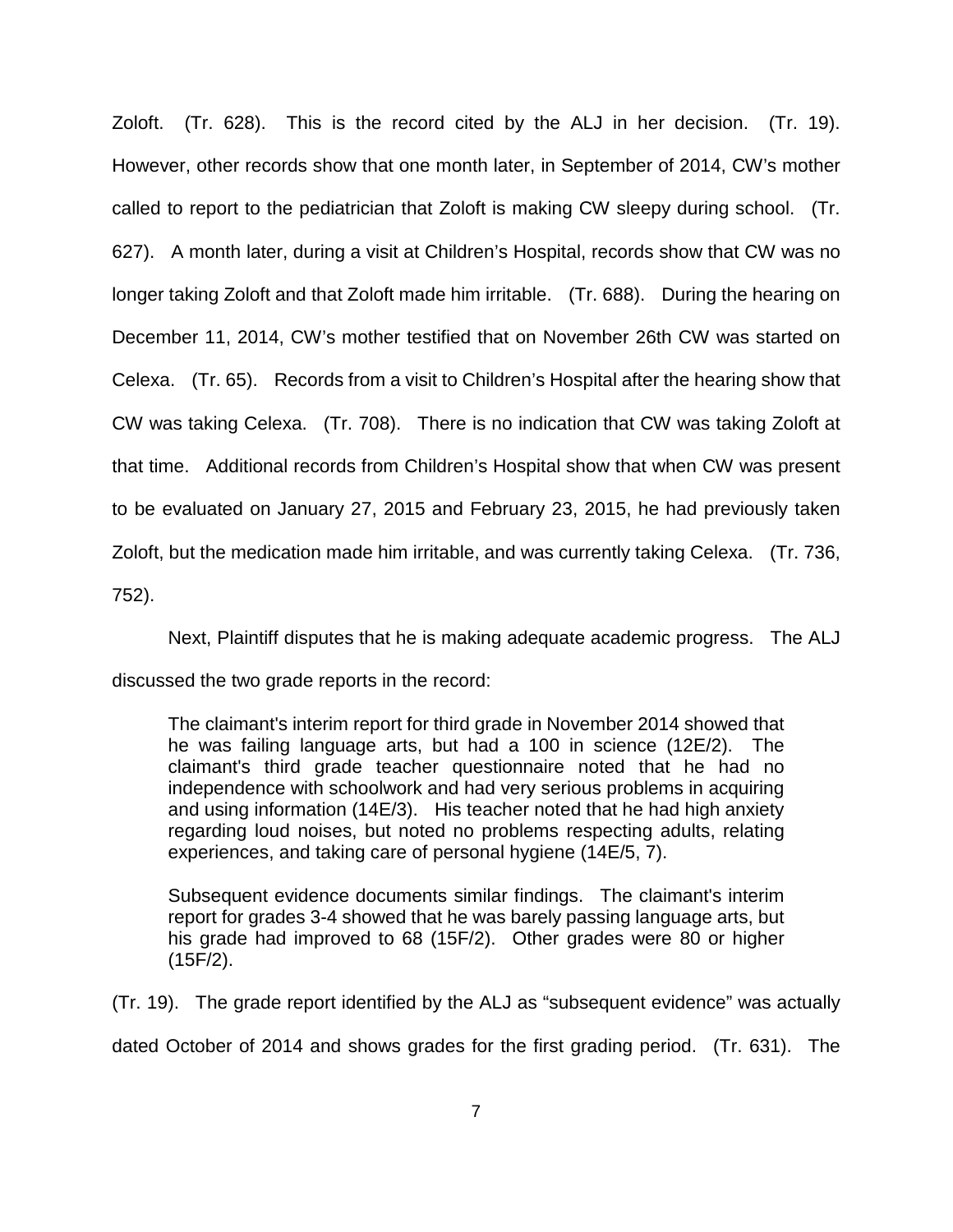report in November of 2014 shows grades for the second grading period. (Tr. 264). Therefore, instead of showing that CW's grade had improved to 68, the reports show that the language arts grade fell to a 58. As explained above, both of these grades are considered failing.

Third, Plaintiff explains that he was not in regular classes in school, and instead, his IEP shows that he received instruction at his level, which was two to three grade levels behind his actual grade. The Court notes that CW's IEP for the 2014/15 school year shows that while CW was in the general education classroom, he was being pulled out of class daily to work with the intervention specialist on math and reading, meeting weekly with the speech language pathologist, and meeting twice a month with the occupational therapist. (Tr. 268, 647-648). The IEP also calls for a number of accommodations, including an accommodation in language arts of having the "opportunity to correct test/quizzes for a higher grade." (Tr. 648). While the Magistrate Judge discussed CW's IEP for 2014/15 (Doc. 14, PAGEID #854), the ALJ did not.

This aspect of the ALJ's analysis of the domain of "acquiring and using information" was inadequate. Social Security Ruling 09–3p sets forth agency policy on the evaluation of the domain of "acquiring and using information." It explains:

Because much of a preschool or school-age child's learning takes place in a school setting, preschool and school records are often a significant source of information about limitations in the domain of "Acquiring and using information." Poor grades or inconsistent academic performance are among the more obvious indicators of a limitation in this domain provided they result from a medically determinable mental or physical impairment(s). Other indications in school records that a mental or physical impairment(s) may be interfering with a child's ability to acquire and use information include, but are not limited to:

• Special education services, such as assignment of a personal aide who

8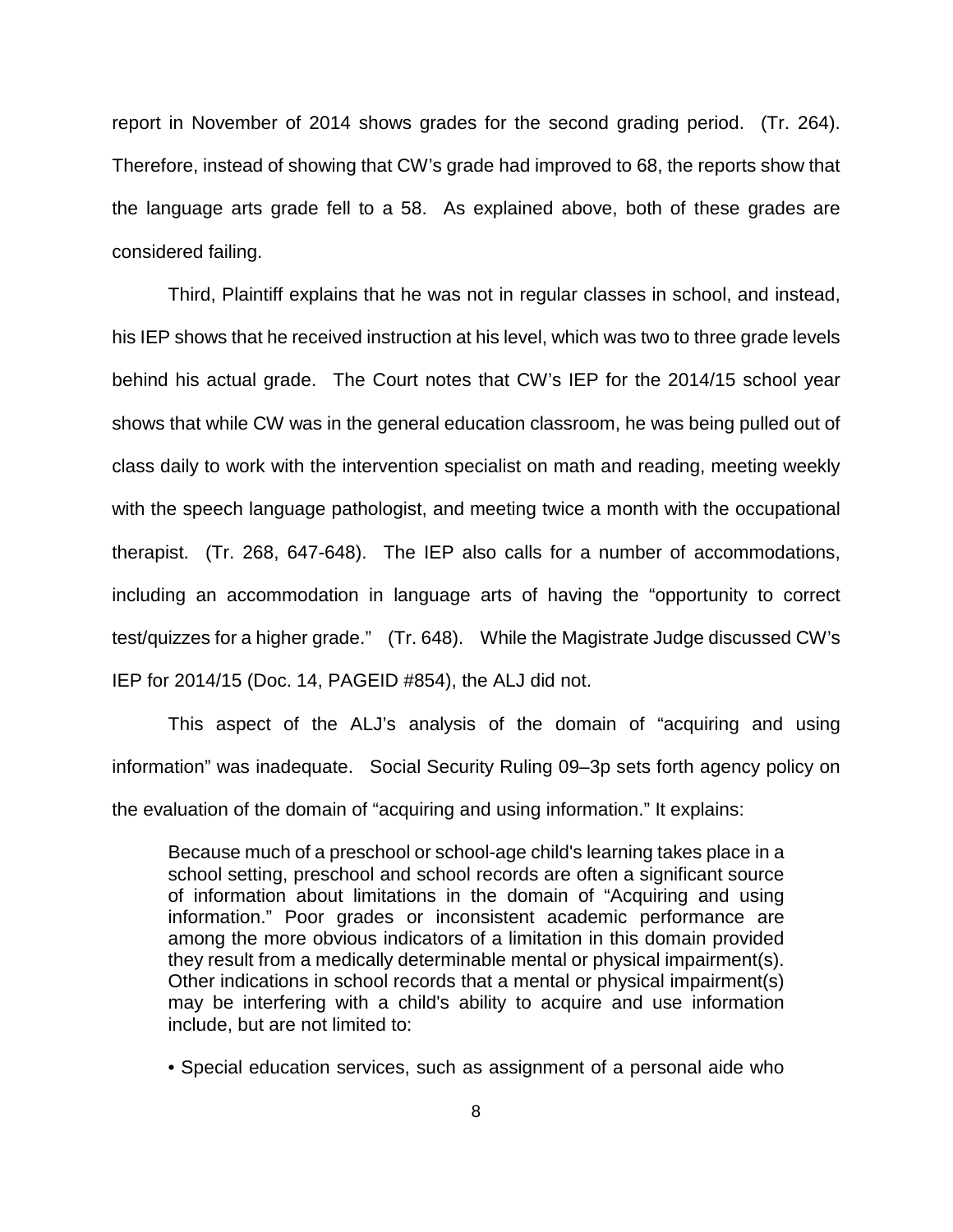helps the child with classroom activities in a regular classroom, remedial or compensatory teaching methods for academic subjects, or placement in a self-contained classroom.

• Related services to help the child benefit from special education, such as occupational, physical, or speech/language therapy, or psychological and counseling services.

• Other accommodations made for the child's impairment(s), both inside and outside the classroom, such as front-row seating in the classroom, more time to take tests, having tests read to the student, or after-school tutoring.

The kind, level, and frequency of special education, related services, or other accommodations a child receives can provide helpful information about the severity of the child's impairment(s).

SSR 09-3p, 2009 WL 396025. While there is no requirement that the ALJ discuss every piece of evidence in the administrative record, Kornecky v. Comm'r of Soc. Sec., 167 F. App'x 496, 508 (6th Cir. 2006), Social Security Ruling 09–3p indicates that the evidence of the "kind, level, and frequency of special education, related services, or other accommodations" that CW received warranted discussion by the ALJ.

Finally, Plaintiff explains that the ALJ relied on the state agency physicians who found a less than marked limitation, but points out that even the ALJ could not agree with the whole opinion as she found a "marked" limitation in interacting and relating with others, contrary to the state agency physicians who found no limitations. (Tr. 112).

Here, the ALJ stated: "Great weight is given to the State agency medical consultants' assessments because they are consistent with the residual functional capacity determined in this decision, except that the undersigned found the claimant to be marked in interacting and relating to others (2A, 4A)." (Tr. 20). While the Magistrate Judge discussed these opinions and suggested the why the entirety of the state agency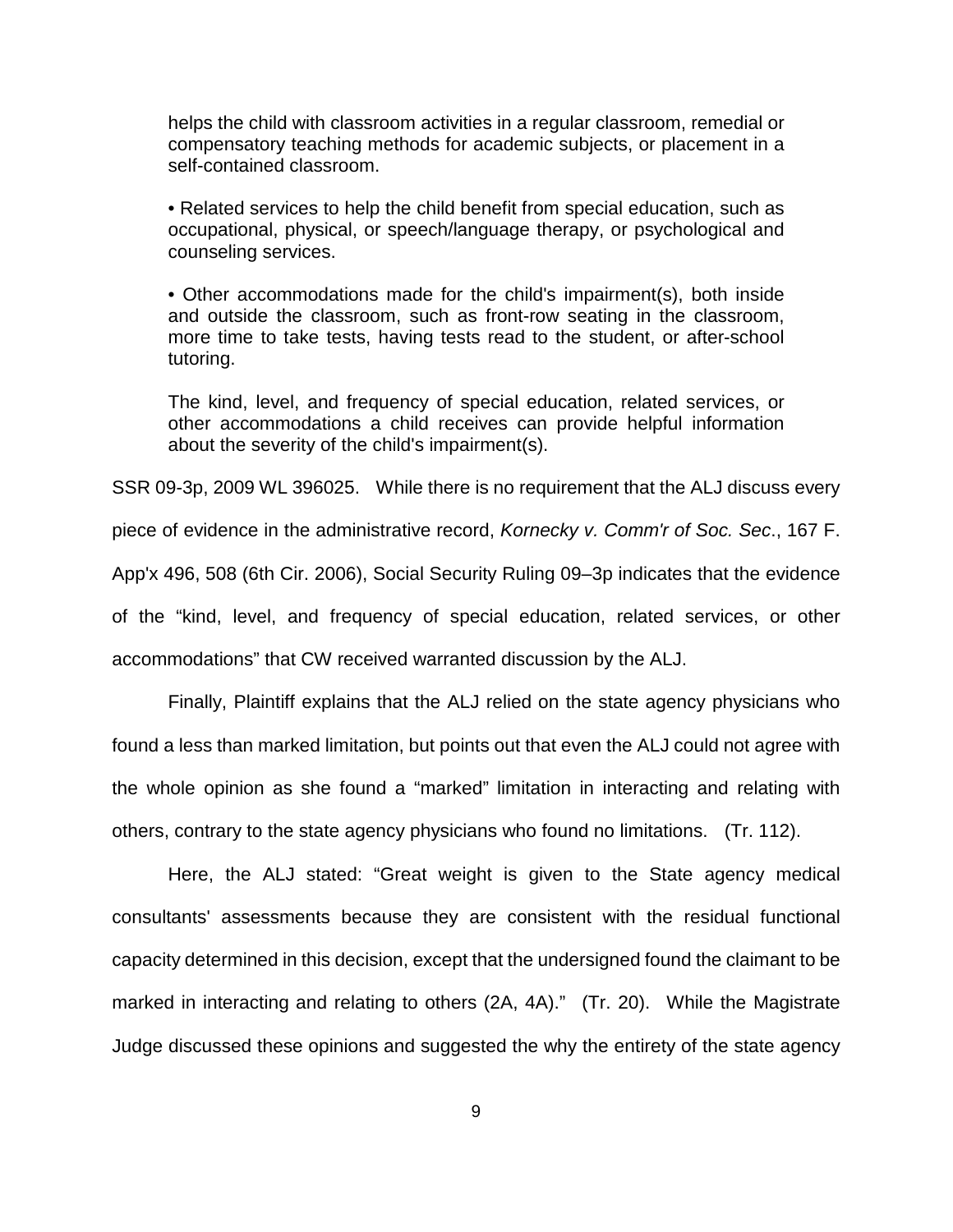physicians' opinions were not adopted (Doc. 14, PAGEID #855), the ALJ's discussion of these opinions was limited to the language quoted above. The failure to provide any justification for the weight given to the opinions of the state agency physicians prohibits this Court from determining whether substantial evidence exists to support the finding of the ALJ. See Lowery v. Comm'r of Soc. Sec., 55 Fed. Appx. 333, 339, WL 236419, 5 (6th Cir. 2003) (quoting Diaz v. Chater, 55 F.3d 300, 306 (7th Cir. 1995) (An ALJ "must articulate, at some minimum level, his analysis of the evidence to allow the appellate court to trace the path of his reasoning")).

Moreover, the ALJ's reference to "the residual functional capacity determined in this decision" is puzzling. In children, the analytical focus is on functioning as opposed to the "Residual Functional Capacity" analysis undertaken for adult disability claims. Woodhouse ex rel. Taylor v. Astrue, 696 F. Supp. 2d 521, 527 (D. Md. 2010) (citing 20 C.F.R. § 416.929(d)(4)); see also Hayes ex rel. B.M.H. v. Colvin, No. 14-754, 2015 WL 1405456, at \*3 (W.D. Pa. Mar. 26, 2015) (explaining that RFC assessments "have no bearing on this child SSI case involving a [child] who has never worked.").

Similarly, in finding that CW has less than marked limitation in attending and completing tasks, the ALJ explained:

The claimant does have ADHD and anxiety; however, he is doing well on Zoloft (14F/19). His mother and doctor noted problems focusing, but records show that his grades at school were improving, and his doctor noted that when he was medicated he had no impulsivity or emotional lability (12F/2- 3, 15F/2). Additionally, the claimant maintains the focus to play blocks at home, play on a computer and play video games, which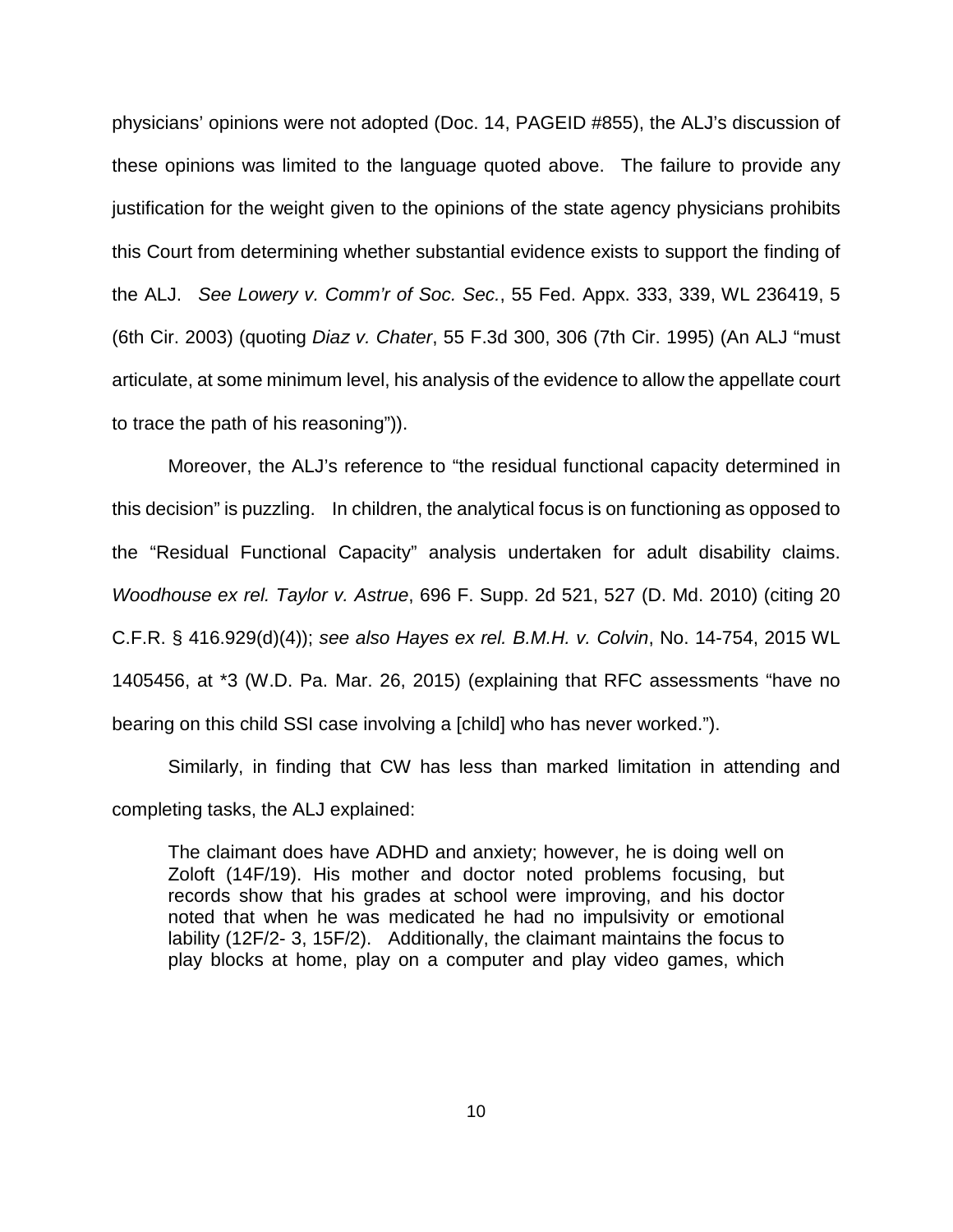justify a less than marked limitation in attending and completing tasks. $3$ 

(Tr. 23). As discussed above, there is not substantial evidence in the record to support

the ALJ's statement that Plaintiff is doing well on Zoloft or that his grades at school were

improving. In addition, Social Security Ruling 09-4P indicates that reliance on the ability

to focus on playing video games may be misplaced:

Some children with impairments can attend to some tasks, but not to all tasks in all settings. Such children may exhibit "hyperfocus," an intense focus on things that interest them, such as video games, but be limited in their ability to focus on other tasks. These kinds of limitations in the domain of "Attending and completing tasks" are common in children with AD/HD and autistic spectrum disorders (ASD). For example, some children with ASD may be distracted by, or become fixated on, everyday sounds (such as the hum of an air conditioner) that children without impairments can easily ignore. Children with autism may become fixated on parts of an object (such as the wheels on a toy truck) rather than on the more obvious and primary use of the object. Children with Asperger's disorder (one type of ASD), may hyperfocus on a single area of interest and have difficulty discussing or paying attention to any other subject. These children may appear to function well, or even better than other children, in the area of hyperfocus, but may be very limited in some other tasks and settings.

SSR 09-4P, 2009 WL 396033. For this reason, in addition to the reasons discussed

above, the Court finds that the Court cannot determine whether substantial evidence

exists to support the findings of the ALJ.

Under Sentence Four of 42 U.S.C. § 405(g), the Court has authority to affirm,

modify, or reverse the Commissioner's decision "with or without remanding the cause for

rehearing." Melkonyan v. Sullivan, 501 U.S. 89, 99, 111 S.Ct. 2157, 115 L.Ed.2d 78

(1991). Remand is appropriate if the Commissioner applied an erroneous principle of

<span id="page-10-0"></span> $\overline{a}$  $3As$  a minor point of clarification, at the hearing, CW testified that when he came home from school, he liked to play "Roblox," which is an online video game. (Tr. 52). CW did not testify that he liked to play with "blocks," and corrected the ALJ when questioned if he was saying "blocks."